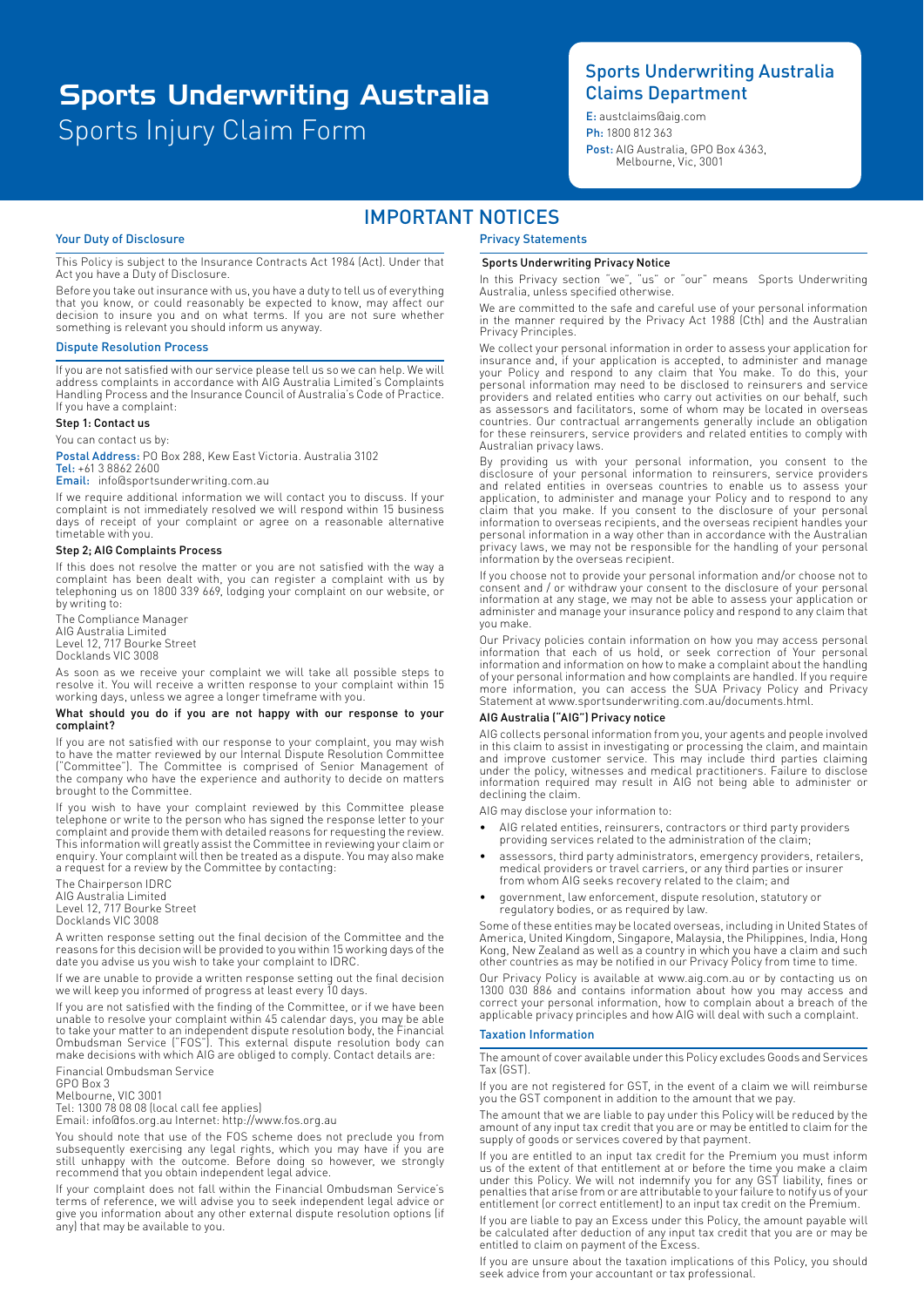| Members Name:                                                                                                                                                                |        |       |  |         |                                                                                  |                                                               |     |                             |                          |            |     |      |    |                      |
|------------------------------------------------------------------------------------------------------------------------------------------------------------------------------|--------|-------|--|---------|----------------------------------------------------------------------------------|---------------------------------------------------------------|-----|-----------------------------|--------------------------|------------|-----|------|----|----------------------|
| Address:                                                                                                                                                                     |        |       |  |         |                                                                                  |                                                               |     |                             |                          | Post Code: |     |      |    |                      |
| Telephone:                                                                                                                                                                   | Home - |       |  | Work -  |                                                                                  |                                                               |     |                             | Mobile -                 |            |     |      |    |                      |
| Email:                                                                                                                                                                       |        |       |  |         |                                                                                  |                                                               |     |                             |                          |            |     |      |    |                      |
| Date of Birth:                                                                                                                                                               |        |       |  | Height: |                                                                                  |                                                               |     |                             | Weight:                  |            |     | Sex: |    | O <sup>M / F</sup> o |
| Normal occupation prior to disablement:                                                                                                                                      |        |       |  |         |                                                                                  |                                                               |     |                             |                          |            |     |      |    |                      |
| Name of Club, Grade & Team:                                                                                                                                                  |        |       |  |         | Membership Number:                                                               |                                                               |     | Period/Expiry of Membership |                          |            |     |      |    |                      |
|                                                                                                                                                                              |        |       |  |         |                                                                                  |                                                               |     |                             |                          |            |     |      |    |                      |
| <b>DETAILS OF INJURY:</b>                                                                                                                                                    |        |       |  |         |                                                                                  |                                                               |     |                             |                          |            |     |      |    |                      |
| A. Give full description of injury from which you are suffering. State when, where and how it happened (attach extra page if<br>required).                                   |        |       |  |         |                                                                                  |                                                               |     |                             |                          |            |     |      |    |                      |
| Type of Injury:                                                                                                                                                              |        |       |  |         | occurred                                                                         | Please describe<br>how the injury                             |     |                             |                          |            |     |      |    |                      |
| Address where you were injured:                                                                                                                                              |        |       |  |         |                                                                                  |                                                               |     |                             |                          |            |     |      |    |                      |
| Date of Injury:                                                                                                                                                              |        | Time: |  |         |                                                                                  | Training: Yes                                                 |     | No                          |                          | Playing:   | Yes |      | No |                      |
| B. 1) Have you ever had this, or a similar condition in the past?                                                                                                            |        |       |  |         |                                                                                  |                                                               | Yes | No                          | $\overline{\phantom{a}}$ |            |     |      |    |                      |
| 2) If yes, state nature of the condition, dates of treatment and names and addresses of treating doctors, hospitals or clinics<br>(attach extra page if insufficient space). |        |       |  |         |                                                                                  |                                                               |     |                             |                          |            |     |      |    |                      |
| Condition (s):                                                                                                                                                               |        |       |  |         | Date:                                                                            |                                                               |     |                             | Treated By:              |            |     |      |    |                      |
| Advise when you did (or expect to):                                                                                                                                          |        |       |  |         | Cease training<br>Cease participating<br>Resume training<br>Resume participating | Cease work/normal activities<br>Resume work/normal activities |     |                             |                          |            |     |      |    |                      |

| To be completed by the Club Official / Secretary / Treasurer.<br>Please ensure that all questions have been fully answered. |  |  |  |      |                          |         |  |           |                        |  |
|-----------------------------------------------------------------------------------------------------------------------------|--|--|--|------|--------------------------|---------|--|-----------|------------------------|--|
| Name of Member                                                                                                              |  |  |  |      |                          |         |  |           | was injured as stated. |  |
| Type of Member                                                                                                              |  |  |  |      |                          |         |  |           |                        |  |
| Name of Club                                                                                                                |  |  |  |      |                          |         |  |           |                        |  |
| Official Name                                                                                                               |  |  |  |      | <b>Official Position</b> |         |  | Telephone |                        |  |
| Address of Club / Association                                                                                               |  |  |  |      |                          |         |  | Post Code |                        |  |
| I HEREBY CERTIFY THAT the particulars shown on this form are, to the best of my knowledge, true and correct.                |  |  |  |      |                          |         |  |           |                        |  |
| Signature                                                                                                                   |  |  |  | Date |                          | Witness |  |           | Date                   |  |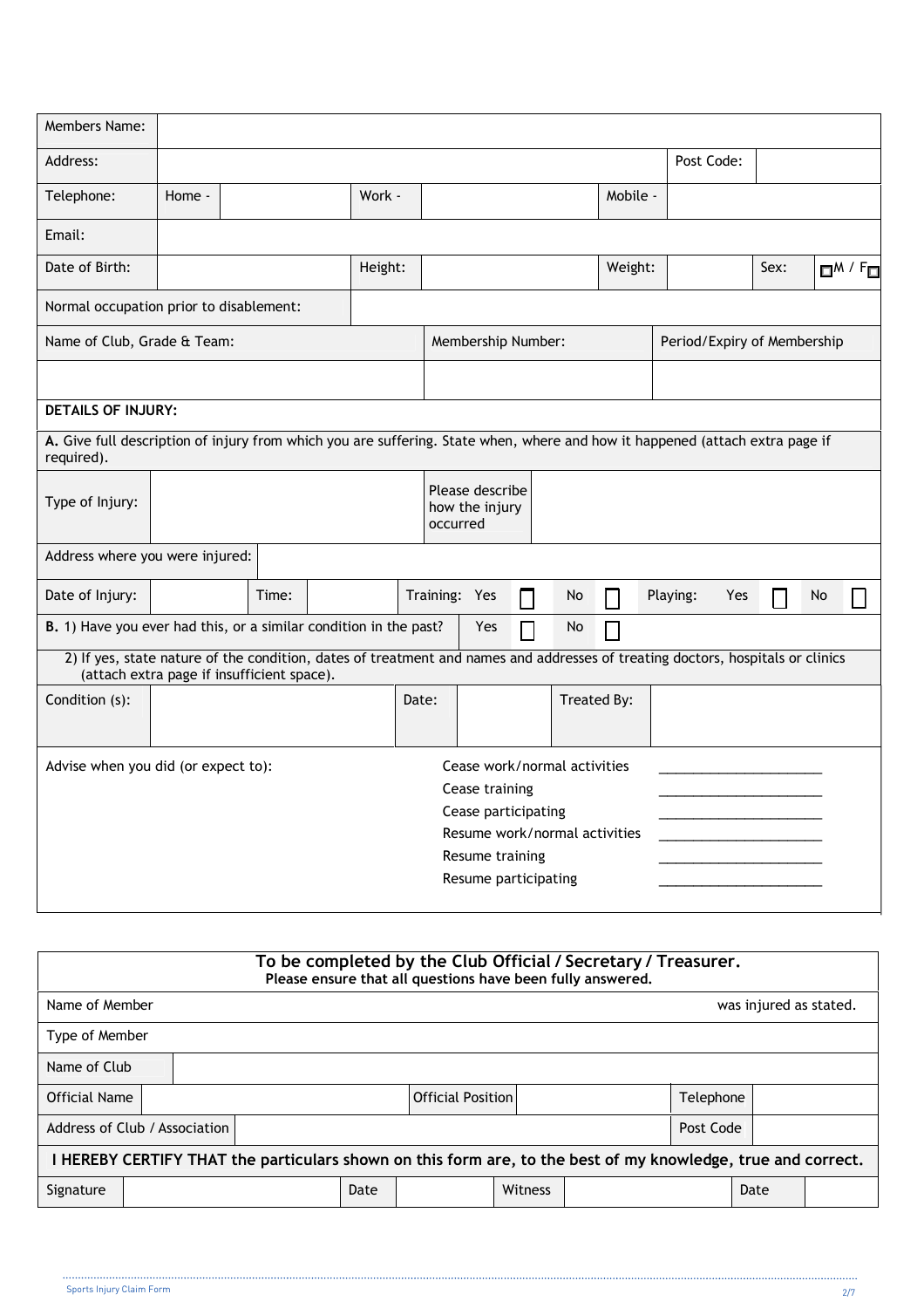| NB: It should be noted that the policy does not provide cover any services that are subject to a Medicare Rebate as the Health Insurance Act (1984) does not<br>permit us to contribute to any charges covered by Medicare, including the Medicare Gap. This includes surgery costs, surgeon's fees, anaesthetist's fees, |            |                 | Details of Non Medicare expenses claimed.<br>doctor's fees, x-rays and ultrasounds. |                           |           |                       |  |
|---------------------------------------------------------------------------------------------------------------------------------------------------------------------------------------------------------------------------------------------------------------------------------------------------------------------------|------------|-----------------|-------------------------------------------------------------------------------------|---------------------------|-----------|-----------------------|--|
| Are you a member of a private health fund?                                                                                                                                                                                                                                                                                |            | Yes $\Box$      | $No \Box$                                                                           |                           |           |                       |  |
| If yes, which one?                                                                                                                                                                                                                                                                                                        |            |                 |                                                                                     |                           |           |                       |  |
| Hospital Cover                                                                                                                                                                                                                                                                                                            | Yes $\Box$ | $No$ $\Box$     | Extras covering dental, physio, etc.                                                |                           | Yes       | No                    |  |
| <b>Ambulance Cover</b><br>Yes $\Box$                                                                                                                                                                                                                                                                                      | No         |                 |                                                                                     |                           |           |                       |  |
| Date of Treatment Name of Provider                                                                                                                                                                                                                                                                                        |            | Type of Service | Amount                                                                              | <b>Health Fund Rebate</b> |           | <b>Amount Claimed</b> |  |
| a)                                                                                                                                                                                                                                                                                                                        |            |                 |                                                                                     |                           |           |                       |  |
| b)                                                                                                                                                                                                                                                                                                                        |            |                 |                                                                                     |                           |           |                       |  |
| C)                                                                                                                                                                                                                                                                                                                        |            |                 |                                                                                     |                           |           |                       |  |
| d)                                                                                                                                                                                                                                                                                                                        |            |                 |                                                                                     |                           |           |                       |  |
|                                                                                                                                                                                                                                                                                                                           |            |                 |                                                                                     |                           |           |                       |  |
| When did you first consult a physician for this condition?                                                                                                                                                                                                                                                                |            |                 |                                                                                     |                           |           |                       |  |
| When did you become totally disabled (unable to work)?                                                                                                                                                                                                                                                                    |            |                 |                                                                                     |                           |           |                       |  |
| When were you able to again perform part of your occupational duties?                                                                                                                                                                                                                                                     |            |                 |                                                                                     |                           |           |                       |  |
| If still totally disabled, when do you expect your disability to terminate?                                                                                                                                                                                                                                               |            |                 |                                                                                     |                           |           |                       |  |
| When will you resume playing?                                                                                                                                                                                                                                                                                             |            |                 |                                                                                     |                           |           |                       |  |
| Hospital<br>Addresses                                                                                                                                                                                                                                                                                                     |            |                 |                                                                                     | From                      |           | To                    |  |
|                                                                                                                                                                                                                                                                                                                           |            |                 |                                                                                     |                           |           |                       |  |
| a. Give name and address and telephone numbers of all attending physicians. (attach extra page if insufficient space.)                                                                                                                                                                                                    |            |                 |                                                                                     |                           |           |                       |  |
| Name                                                                                                                                                                                                                                                                                                                      |            | Address         |                                                                                     |                           | Telephone |                       |  |
|                                                                                                                                                                                                                                                                                                                           |            |                 |                                                                                     |                           |           |                       |  |
| b. Give name and address and telephone numbers of usual family physicians. (attach extra page if insufficient space)                                                                                                                                                                                                      |            |                 |                                                                                     |                           |           |                       |  |
| Name                                                                                                                                                                                                                                                                                                                      |            | Address         |                                                                                     |                           |           | Telephone             |  |
|                                                                                                                                                                                                                                                                                                                           |            |                 |                                                                                     |                           |           |                       |  |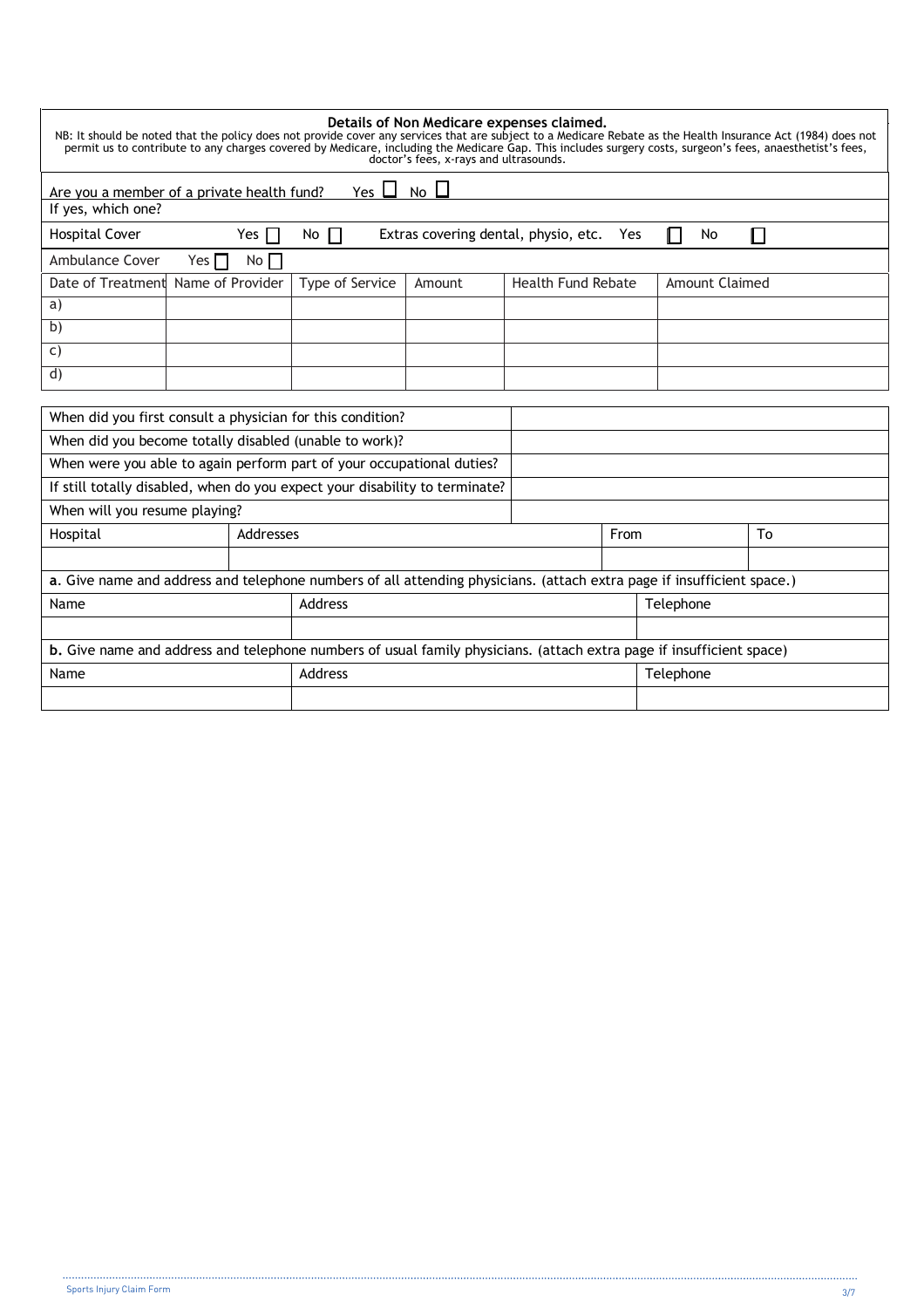| <b>LOSS OF INCOME</b><br>(ONLY COMPLETE THIS SECTION IF YOU ARE CLAIMING FOR LOSS OF INCOME)                                              |                                                           |
|-------------------------------------------------------------------------------------------------------------------------------------------|-----------------------------------------------------------|
|                                                                                                                                           | (please tick the box)<br><b>Yes</b><br><b>No</b>          |
| 1. Can compensation be claimed under worker's compensation or any other insurance or any other<br>insurance including Loss of Income?     |                                                           |
| 2. Have you ever made any previous claims in respect to personal accident insurance or any other<br>insurance?                            |                                                           |
| 3. Have you engaged in any other income earning employment since you have been injured?                                                   |                                                           |
| THE FOLLOWING SECTION MUST BE COMPLETED BY YOUR EMPLOYER/SALARY OFFICER.                                                                  |                                                           |
| IF SELF EMPLOYED, PLEASE HAVE YOUR ACCOUNTANT COMPLETE THESE DETAILS.                                                                     |                                                           |
| Name of employer:                                                                                                                         | Fax Number:<br>Telephone Number:                          |
| Address of employer:                                                                                                                      | Postcode<br><b>State</b>                                  |
|                                                                                                                                           |                                                           |
| Date ceased work due to injury:<br>$\prime$                                                                                               | Date expected to resume normal duties:                    |
| Employee weekly salary as at date of injury:                                                                                              | Date commenced employment with company:                   |
| Gross \$<br>Net<br>If self employed, provide average weekly salary based on 12 month period                                               |                                                           |
| directly prior to injury. A copy of your latest taxation return is also to be<br>provided as proof of earnings for self employed persons. |                                                           |
| Income Definition:                                                                                                                        |                                                           |
| $\Box$ Full Time<br>Self Employed                                                                                                         | $\Box$ Casual<br>Part Time                                |
| During the period of incapacity the employee has received                                                                                 |                                                           |
| Normal Pay<br>From<br>\$……………………                                                                                                          | . / /<br>to                                               |
| From<br>$\mathbb{S}$<br>Sick Pay                                                                                                          | to                                                        |
| Workers' Compensation<br>From<br>Other (please specify)<br>From                                                                           | $\ldots \ldots \ldots \ldots \ldots$<br>to<br>. / /<br>to |
| Has the employee returned to work?                                                                                                        | Yes<br>$\Box$ No                                          |
|                                                                                                                                           |                                                           |
| Has the employee lodged or intending to lodge a Workers Compensation Claim?                                                               | $\Box$ No<br>$\mathsf{L}\mathsf{l}$ Yes                   |
| A. IF EMPLOYED                                                                                                                            |                                                           |
| Salary officers name:                                                                                                                     | Phone Number: ()                                          |
| Salary officers signature:                                                                                                                | Date:<br>$\sqrt{2}$<br>$\sqrt{ }$                         |
| Company Stamp:                                                                                                                            |                                                           |
|                                                                                                                                           | ABN/ACN:                                                  |
| <b>B. IF SELF EMPLOYED</b>                                                                                                                |                                                           |
| Accountant's name:                                                                                                                        | Phone Number: ()                                          |
| Accountant's signature:                                                                                                                   | Date:<br>$\prime$                                         |
| <b>Accountants Company Stamp:</b>                                                                                                         |                                                           |
|                                                                                                                                           |                                                           |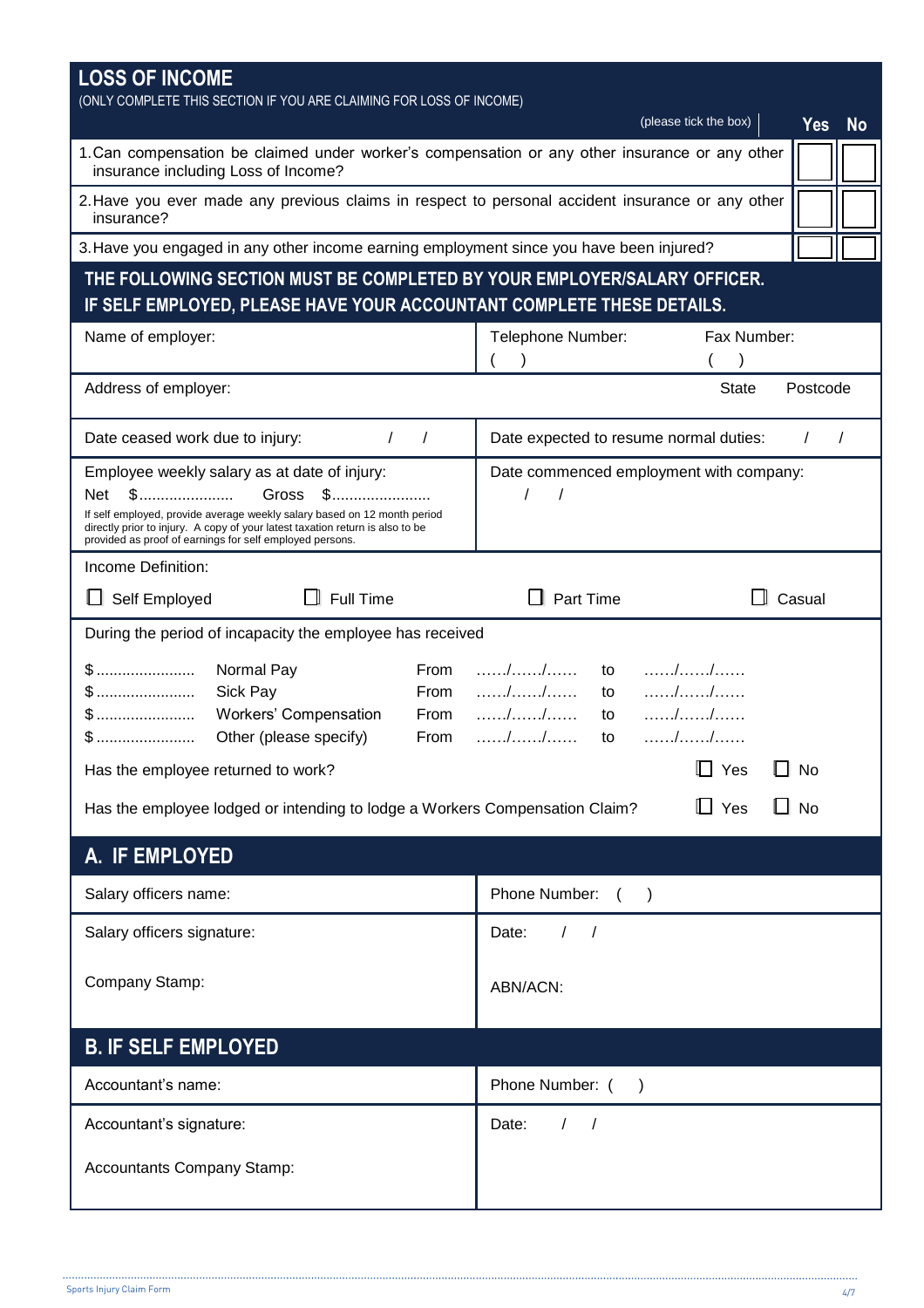Are you claiming or entitled to claim any other form of benefit (eg. Work Cover, Superannuation Injury Cover, etc.)? If so, please provide details.

## **Declaration**

I declare that, to the best of my knowledge and belief, the information in this form is true and correct and I understand the claim may be refused or reduced if information is withheld.

I understand that I may have to provide relevant documentation to enable complete consideration of my claim.

l consent to AIG and Sports Underwriting Australia collecting, using and disclosing personal information as set out in the privacy notices found in this form. If<br>I have provided or will provide information to AIG or Sports

I consent to the disclosure of sensitive information to third parties in order to process my claim. I consent to the disclosure of any personal information (including sensitive information) overseas where it is reasonably necessary for the processing of my insurance claim. I understand that if this consent is not<br>given AIG and Sports Underwriting will not be able to process t

Signature of insured or person with authority to sign for and on behalf of a company or partnership.

Signature:

Date:  $/$  /

Please indicate the number of additional pages attached to this claim form:

| METHOD OF PAYMENT                                                                                                                                                       |
|-------------------------------------------------------------------------------------------------------------------------------------------------------------------------|
| Should a benefit be payable for this claim then you have a choice of receiving your payment by cheque or<br>Electronic Funds Transfer (EFT) to a nominated bank account |
| Please indicate your preferred method of payment (please tick)                                                                                                          |
| Cheque<br><b>EFT</b>                                                                                                                                                    |
| If you would like your payment made by EFT, please complete the details below.                                                                                          |
| NAME OF CLAIMANT                                                                                                                                                        |
| Title:<br>Mr<br>  Mrs<br>Miss                                                                                                                                           |
| Name:                                                                                                                                                                   |
| <b>BANK ACCOUNT DETAILS</b>                                                                                                                                             |
| BSB number (all 6 digits are required here)<br><b>Account Number</b>                                                                                                    |
|                                                                                                                                                                         |
| Nominated account name:                                                                                                                                                 |
| Bank, Credit Union, Building Society name:                                                                                                                              |
| Branch:                                                                                                                                                                 |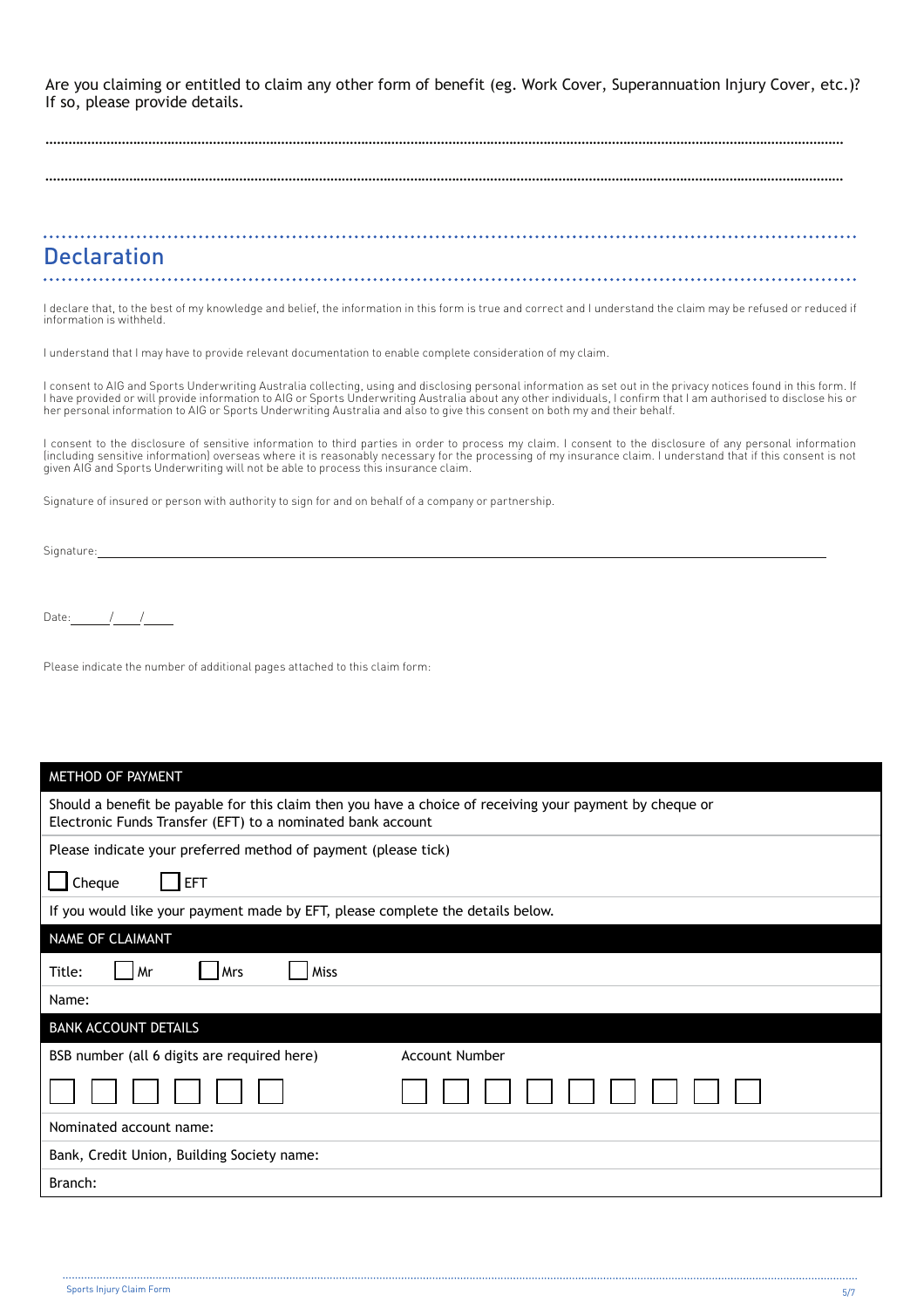# **Attending Physicians Statement**

*To be completed by a registered medical practitioner (The insured is responsible for completion of this form without expense to the company)*

| Patients Name |                                                                                 | <b>Address</b> | Sex |  |
|---------------|---------------------------------------------------------------------------------|----------------|-----|--|
|               | What is disabling patient? (Please give a complete diagnosis of this condition) |                |     |  |
|               |                                                                                 |                |     |  |
|               |                                                                                 |                |     |  |

| <b>HISTORY:</b>                                                          |     |    |
|--------------------------------------------------------------------------|-----|----|
| 1. When did patient first receive medical treatment?                     |     |    |
| 2. Was there a previous history of this or a similar condition?          | Yes | No |
| If yes, please state condition and advise when previous treatment given. |     |    |
|                                                                          |     |    |
|                                                                          |     |    |
|                                                                          |     |    |
|                                                                          |     |    |
| 3. a) How long have you known the patient?                               |     |    |
| b) Are you the regular general practitioner? If no please advise who is? | Yes | No |
|                                                                          |     |    |

| 1. When did patient suffer the injury?                 |  |
|--------------------------------------------------------|--|
| 2. What were the circumstances surrounding the injury? |  |

| IF DISABILITY:                                                                                  |                                            |                |  |  |  |
|-------------------------------------------------------------------------------------------------|--------------------------------------------|----------------|--|--|--|
| 1. Patients occupation?                                                                         |                                            |                |  |  |  |
|                                                                                                 | 2. When was patient obliged to cease work? |                |  |  |  |
| 3. If patient still disabled, when will the patient be able to commence any type of employment? |                                            |                |  |  |  |
| a) some duties                                                                                  |                                            | b) full duties |  |  |  |
| 4. If patient has recovered, when was patient able to resume.                                   |                                            |                |  |  |  |
| a) some duties                                                                                  |                                            | b) full duties |  |  |  |